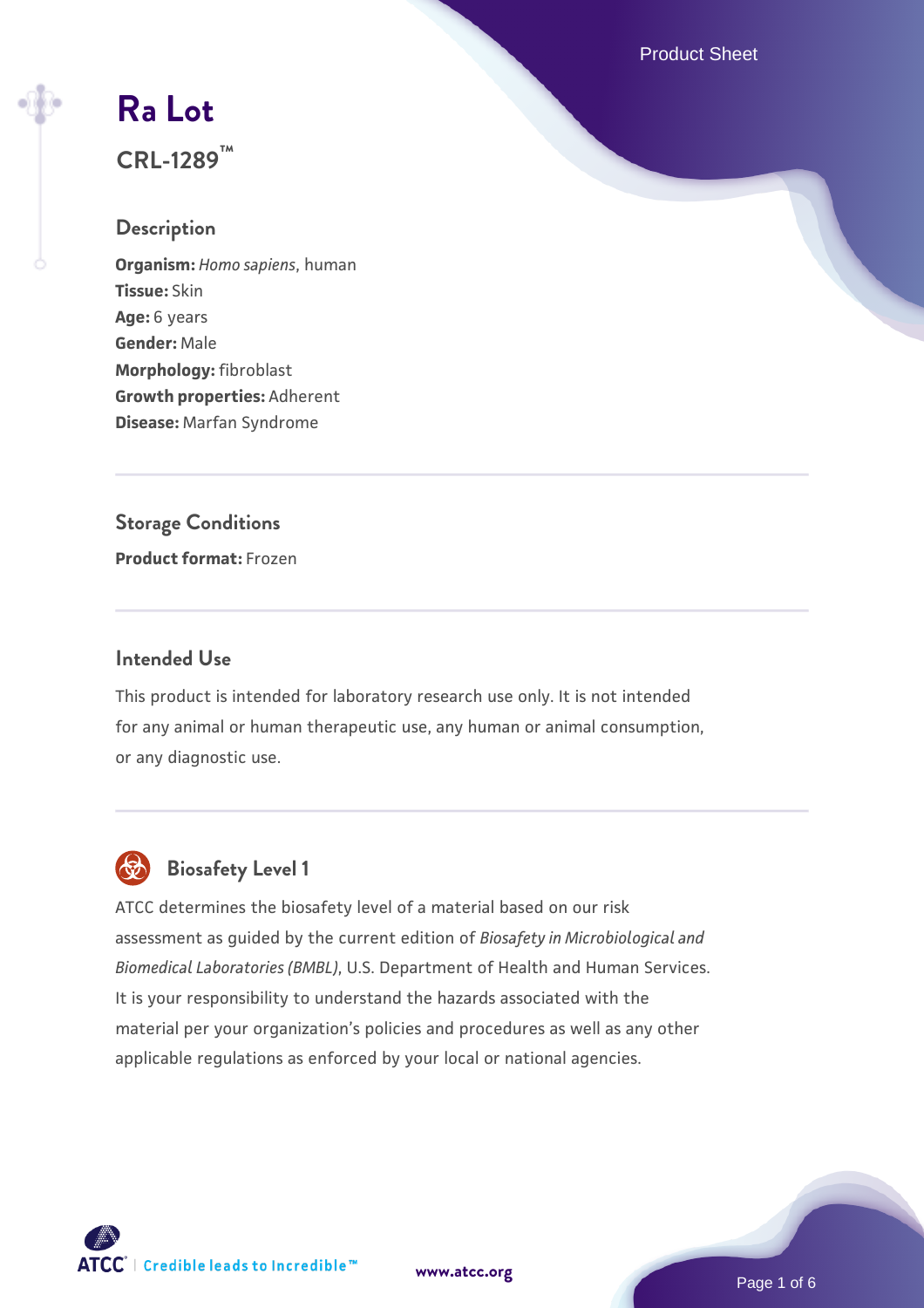ATCC highly recommends that appropriate personal protective equipment is always used when handling vials. For cultures that require storage in liquid nitrogen, it is important to note that some vials may leak when submersed in liquid nitrogen and will slowly fill with liquid nitrogen. Upon thawing, the conversion of the liquid nitrogen back to its gas phase may result in the vial exploding or blowing off its cap with dangerous force creating flying debris. Unless necessary, ATCC recommends that these cultures be stored in the vapor phase of liquid nitrogen rather than submersed in liquid nitrogen.

# **Certificate of Analysis**

For batch-specific test results, refer to the applicable certificate of analysis that can be found at www.atcc.org.

# **Handling Procedures**

## **Unpacking and storage instructions:**

- 1. Check all containers for leakage or breakage.
- 2. Remove the frozen cells from the dry ice packaging and immediately place the cells at a temperature below -130°C, preferably in liquid nitrogen vapor, until ready for use.

**Complete medium:** The base medium for this cell line is ATCC-formulated Dulbecco's Modified Eagle's Medium, Catalog No. 30-2002. To make the complete growth medium, add the following components to the base medium: fetal bovine serum to a final concentration of 10%. **Handling Procedure:** HANDLING PROCEDURE FOR FROZEN CELLS

- Initiate culture as soon as possible upon receipt.

- Thaw by rapid agitation in 37°C water bath. Thawing should be rapid (within

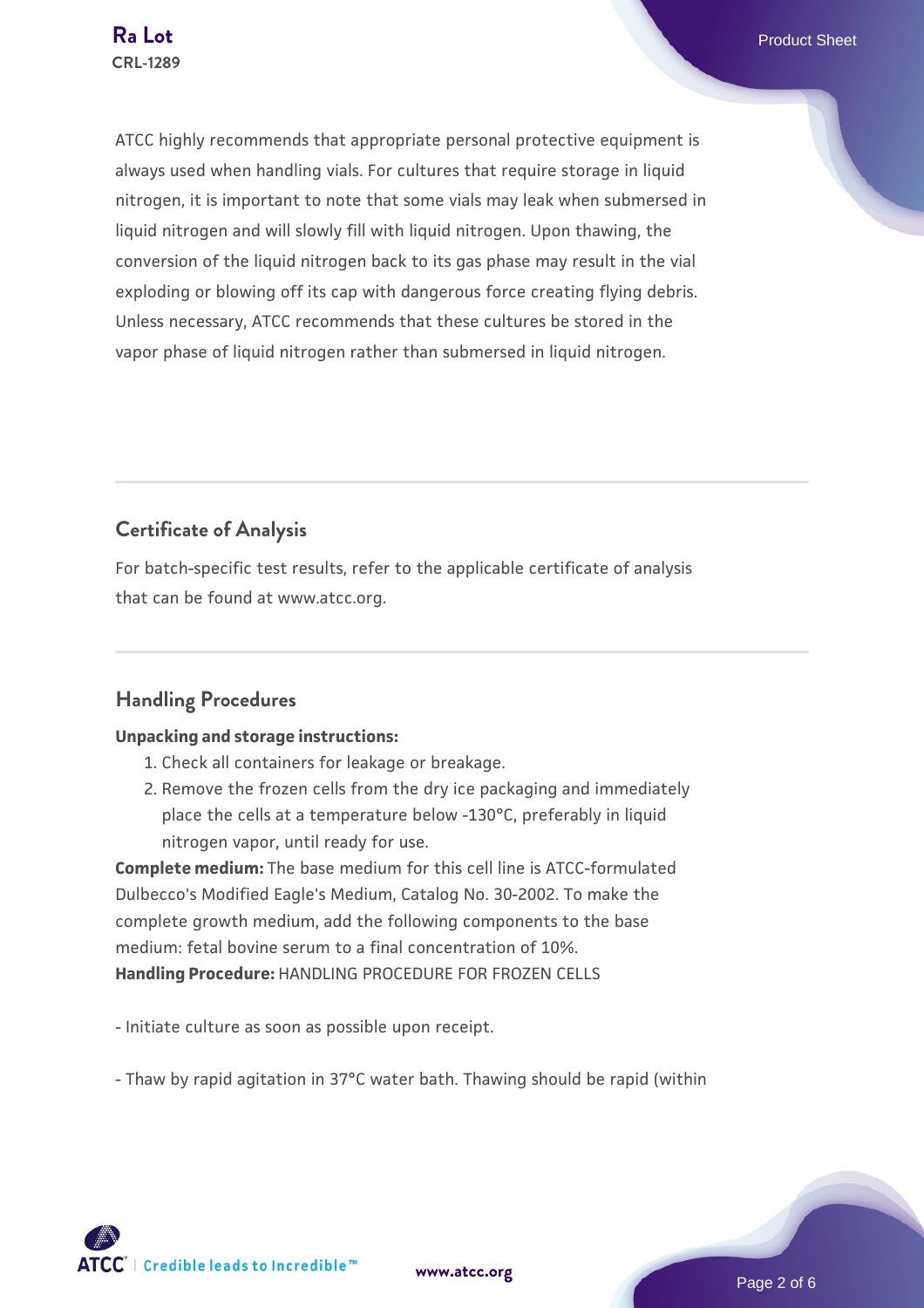40-60 seconds). As soon as the ice is melted, remove the ampule from the water

bath and immerse in 70% ethanol at room temperature. All of the operations from

this point on should be carried out under strict aseptic conditions.

- The cells are supplied in two different types of glass ampules. One is a standard ampule, the neck of which must be scored with a sharp file that has been immersed in ethanol. A definitive sharp nick about 1/8" in length on one side is necessary. The second type is prescored and is identifiable by a gold band around the ampule neck, and should not be scored with a file.

- Break the neck of the ampule between several folds of a sterile towel.

- Transfer the cell suspension and dilute it with the recommended culture medium in a culture flask (see specific batch information above for dilution ratio); incubate at 37°C with 10%  $CO<sub>2</sub>$  in air atmosphere. Since it is important to avoid excessive alkalinity of the medium during recovery of the cells, it is suggested that the culture medium be placed into the culture flask, tube, etc.

and the pH be adjusted, as necessary, prior to the addition of the ampule contents. Note that the bicarbonate content of the culture medium will determine whether an atmosphere containing CO<sub>2</sub> will be required.

- It is not necessary to remove the freezing additive. However, if desired, the culture medium may be changed to remove the protective freezing additive (dimethylsulfoxide) 24 hours after thawing. If it is desired that the freezing additive be removed immediately, or that a more concentrated cell suspension be

obtained, centrifuge the above diluted suspension at approximately 125 x g for

10 minutes, discard the fluid and resuspend the cells with growth medium at the

dilution ratio given in the specific batch information above.

FLUID RENEWAL Every 2-3 days.

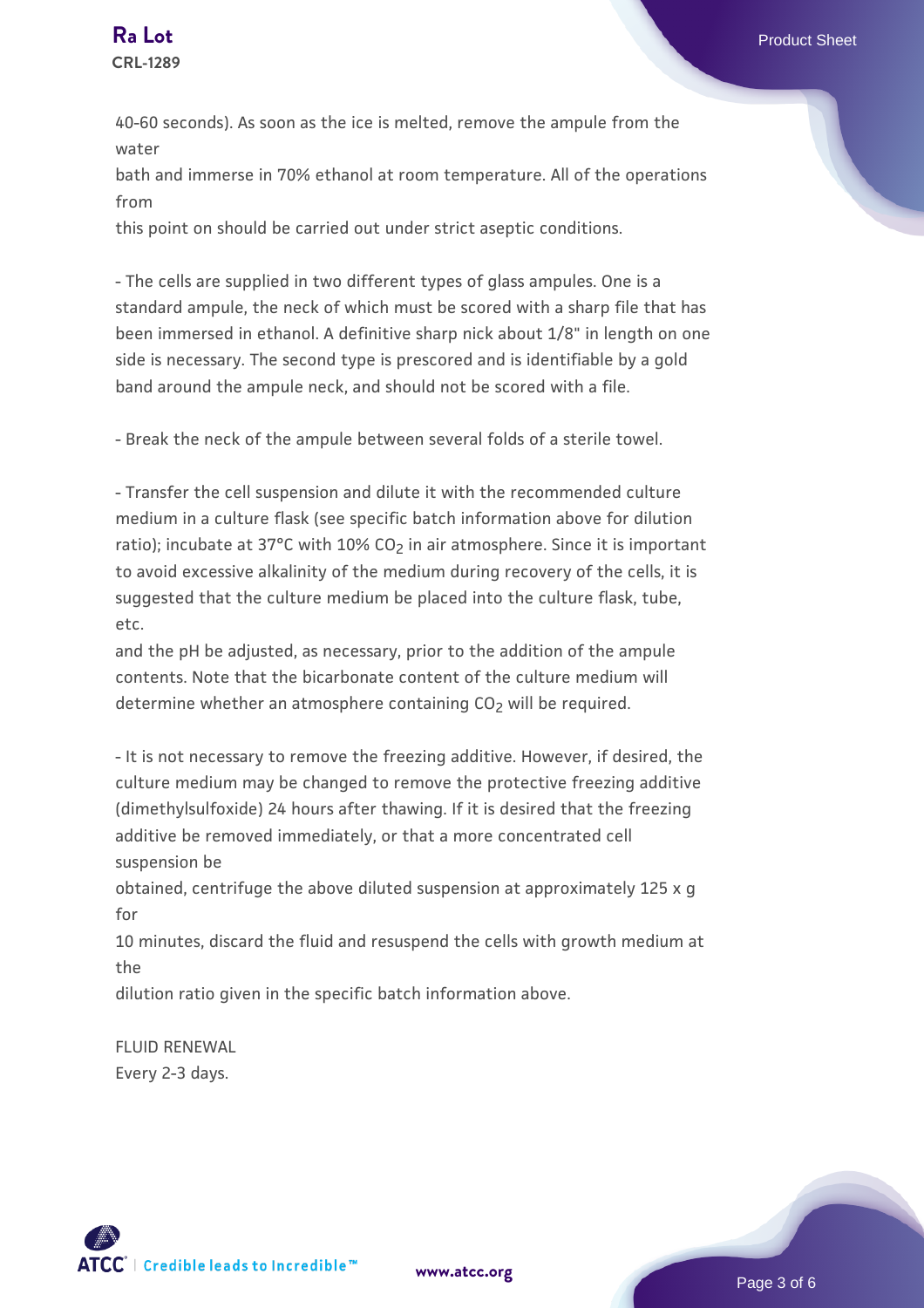#### SUBCULTURE PROCEDURE

Remove medium, add fresh trypsin (0.25%) solution for 1-2 minutes and remove.

Place flask at room temperature (or incubate at 37°C) for 5-10 minutes until cells detach. Add fresh medium, aspirate and dispense into new flasks. Subcultivation ratio: 1:2 to 1:4.

#### **Subculturing procedure:**

**Subcultivation Ratio:** A subcultivation ratio of 1:2 to 1:6 is recommended **Medium Renewal:** 2 to 3 times per week

Remove spent medium, add fresh 0.25% trypsin for 1 to 3 minutes, remove trypsin and let the culture sit at room temperature for 10 to 20 minutes. Add fresh medium, aspirate and dispense into new flasks. Subculture every 6 to 8 days.

# **Material Citation**

If use of this material results in a scientific publication, please cite the material in the following manner: Ra Lot (ATCC CRL-1289)

#### **References**

References and other information relating to this material are available at www.atcc.org.

## **Warranty**

The product is provided 'AS IS' and the viability of ATCC<sup>®</sup> products is warranted for 30 days from the date of shipment, provided that the customer has stored and handled the product according to the information included on the product information sheet, website, and Certificate of Analysis. For living cultures, ATCC lists the media formulation and reagents



**[www.atcc.org](http://www.atcc.org)**

Page 4 of 6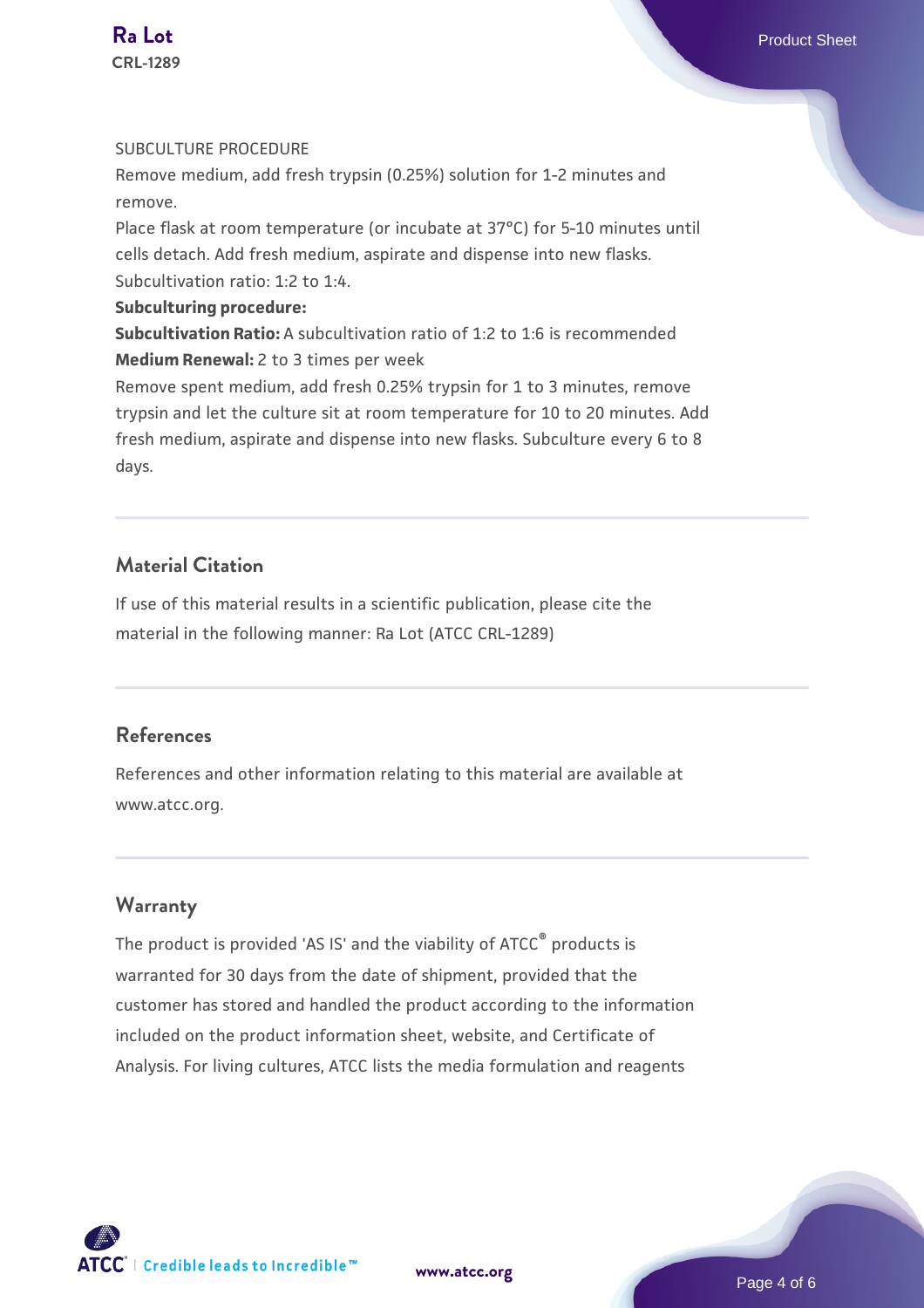that have been found to be effective for the product. While other unspecified media and reagents may also produce satisfactory results, a change in the ATCC and/or depositor-recommended protocols may affect the recovery, growth, and/or function of the product. If an alternative medium formulation or reagent is used, the ATCC warranty for viability is no longer valid. Except as expressly set forth herein, no other warranties of any kind are provided, express or implied, including, but not limited to, any implied warranties of merchantability, fitness for a particular purpose, manufacture according to cGMP standards, typicality, safety, accuracy, and/or noninfringement.

# **Disclaimers**

This product is intended for laboratory research use only. It is not intended for any animal or human therapeutic use, any human or animal consumption, or any diagnostic use. Any proposed commercial use is prohibited without a license from ATCC.

While ATCC uses reasonable efforts to include accurate and up-to-date information on this product sheet, ATCC makes no warranties or representations as to its accuracy. Citations from scientific literature and patents are provided for informational purposes only. ATCC does not warrant that such information has been confirmed to be accurate or complete and the customer bears the sole responsibility of confirming the accuracy and completeness of any such information.

This product is sent on the condition that the customer is responsible for and assumes all risk and responsibility in connection with the receipt, handling, storage, disposal, and use of the ATCC product including without limitation taking all appropriate safety and handling precautions to minimize health or environmental risk. As a condition of receiving the material, the customer agrees that any activity undertaken with the ATCC product and any progeny or modifications will be conducted in compliance with all applicable laws, regulations, and guidelines. This product is provided 'AS IS' with no representations or warranties whatsoever except as expressly set forth